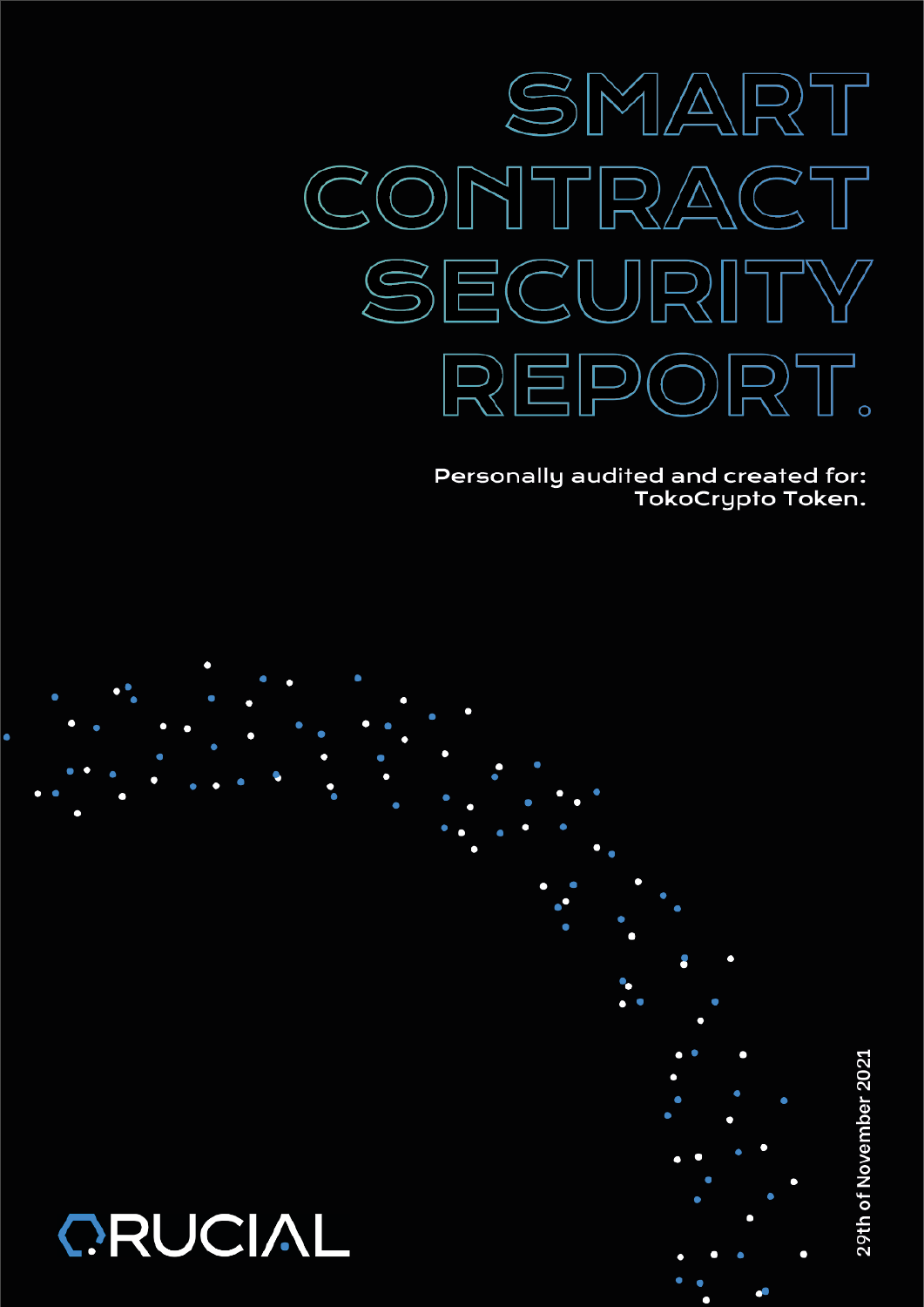# TABLE OF CONTENTS

Introduction

Overview

Project

Audit

Vulnerability

Audit Scope

Risk classifications

Findings

Appendix

Disclaimer

Thank you



2 . TokoCrypto Token Security Audit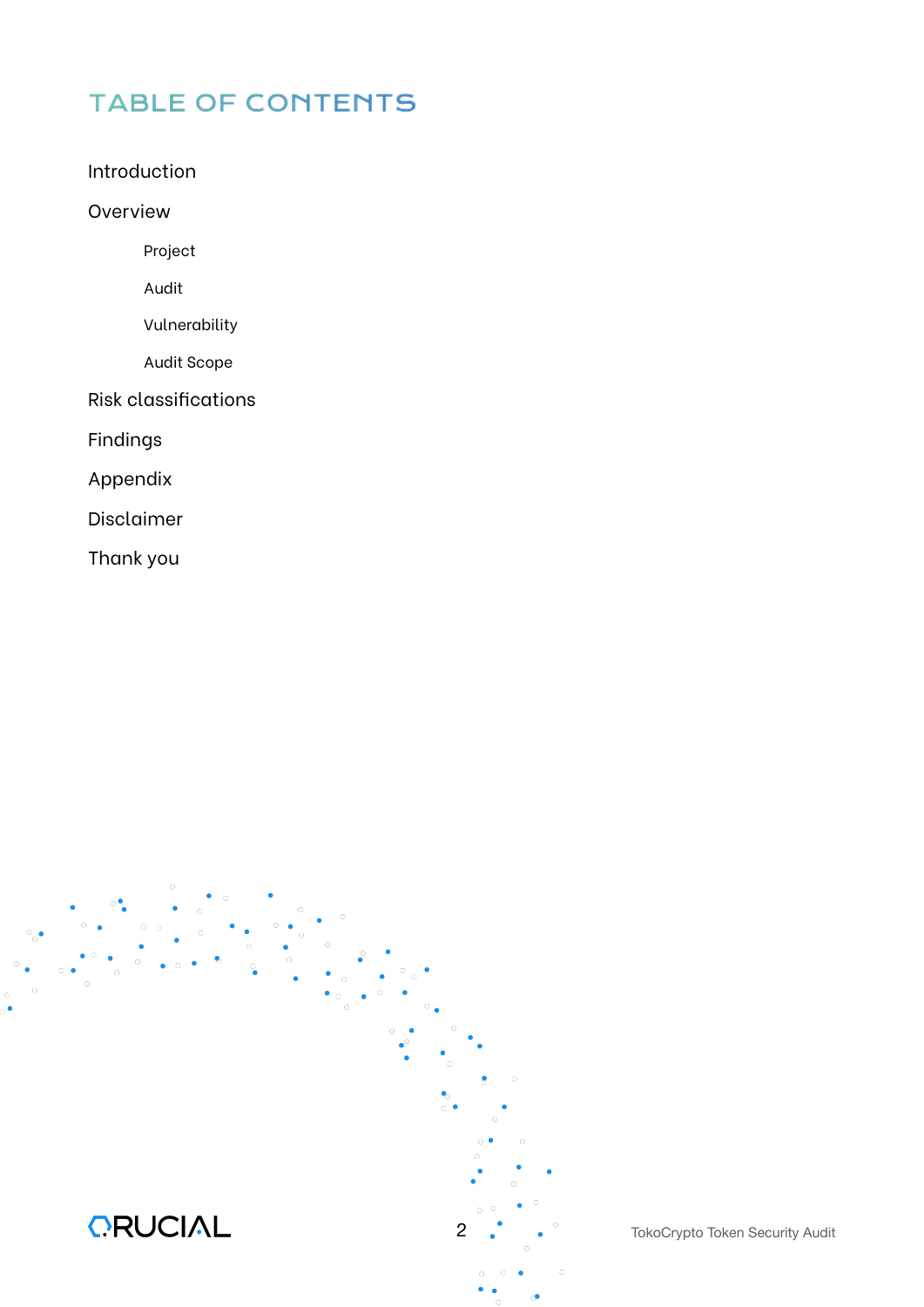# Introduction

This report has been prepared for TokoCrypto Token. An extensive analysis has been performed by manual review, static analysis and symbolic execution.

#### **In our Audits, we focus on the following areas:**

- Analyzing that the smart contract's logic meet the intentions of the client.
- Examining the smart contracts against conventional and unconventional attack vectors
- Verifying the codebase meets the current Industry standard and best practices
- Cross-referencing the Project against the implementation, contract, and structure of similar Industry-leading Projects
- Elaborate line by line manual review of the entire Codebase.

## **The findings of the security evaluation resulted ranged from medium to informational.**

We advise you to address these findings as soon as possible to assure a foremost level of security for your project and community.

- Increase good coding practices for a better structure in the source code
- Increase the number of unit test to cover all possible angles of use cases
- Add more comments per function for readability.



**3** . TokoCrypto Token Security Audit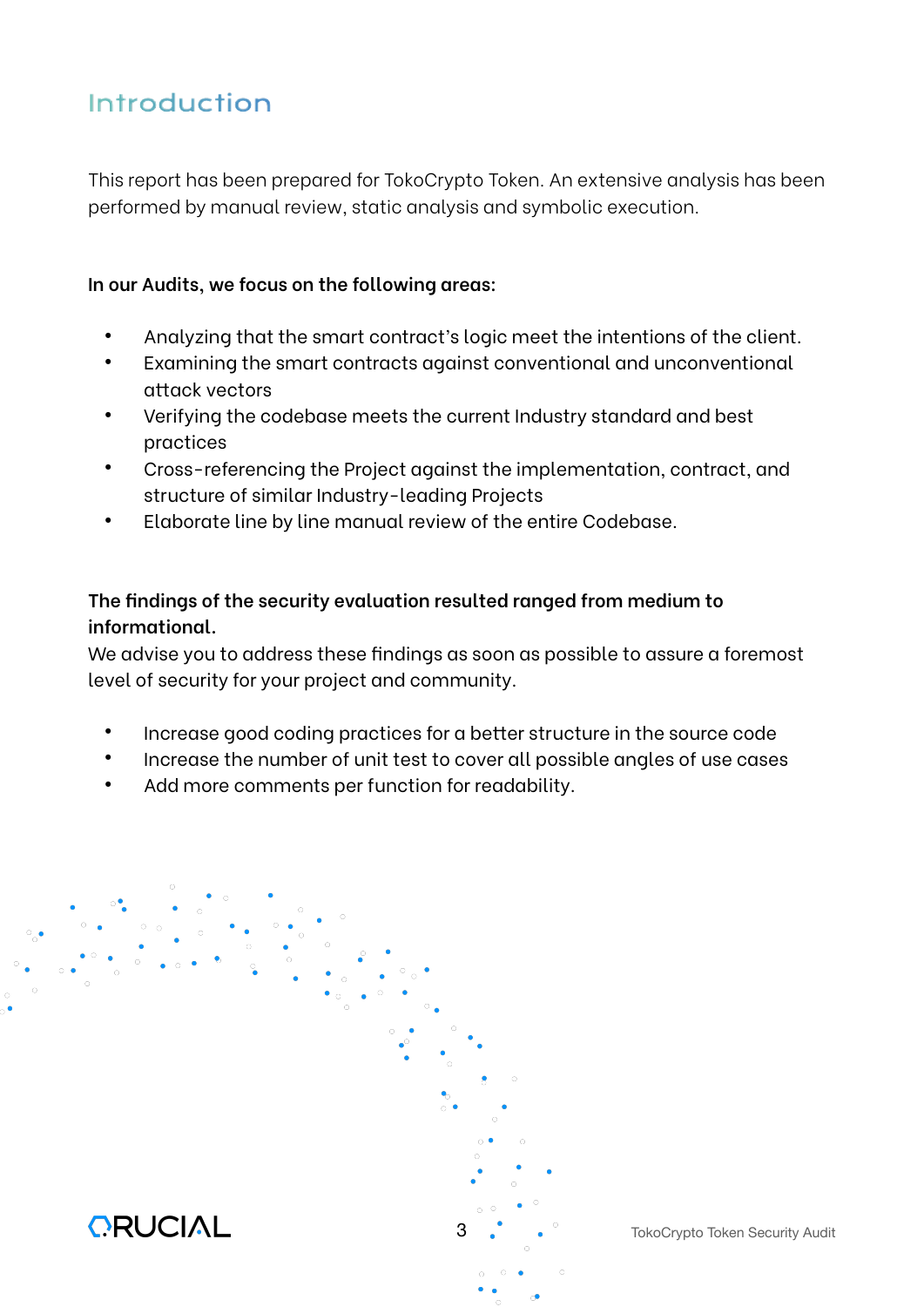## **Overview**

## Project Summary

| Project name | TokoCrypto Token                                                                |  |
|--------------|---------------------------------------------------------------------------------|--|
| Platform     | Binance Chain                                                                   |  |
| Language     | Solidity                                                                        |  |
| Codebase     | https://bscscan.com/address/<br>0x9f589e3eabe42ebc94a44727b3f3531c0c877809#code |  |
| Commit       |                                                                                 |  |

## Audit Summary

QRUCIAL OÜ was assessing the security of TokoCrypto Token (TKO) project. Based on the findings, no vulnerability has been found that could cause disruption in the TokoCrypto Token system, but there are several findings which can be considered in future smart contract development.

We advise to go through the findings and implement the recommendations in the upcoming projects.

| Level         | Total | Pending                  | Rejected                 | Accepted                 | <b>Partially fixed</b> | Fixed |
|---------------|-------|--------------------------|--------------------------|--------------------------|------------------------|-------|
| Critical      | 0     | $\overline{\phantom{0}}$ | $\overline{\phantom{0}}$ | $\overline{\phantom{a}}$ |                        | -     |
| High          | 0     | -                        | -                        | $\qquad \qquad$          |                        |       |
| Medium        |       | $\overline{\phantom{0}}$ | -                        | $\qquad \qquad$          |                        |       |
| Low           |       | -                        | $\overline{\phantom{0}}$ | $\overline{\phantom{a}}$ |                        | -     |
| Informational | 2     | -                        | -                        | $\qquad \qquad$          |                        |       |

## Vulnerability Summary

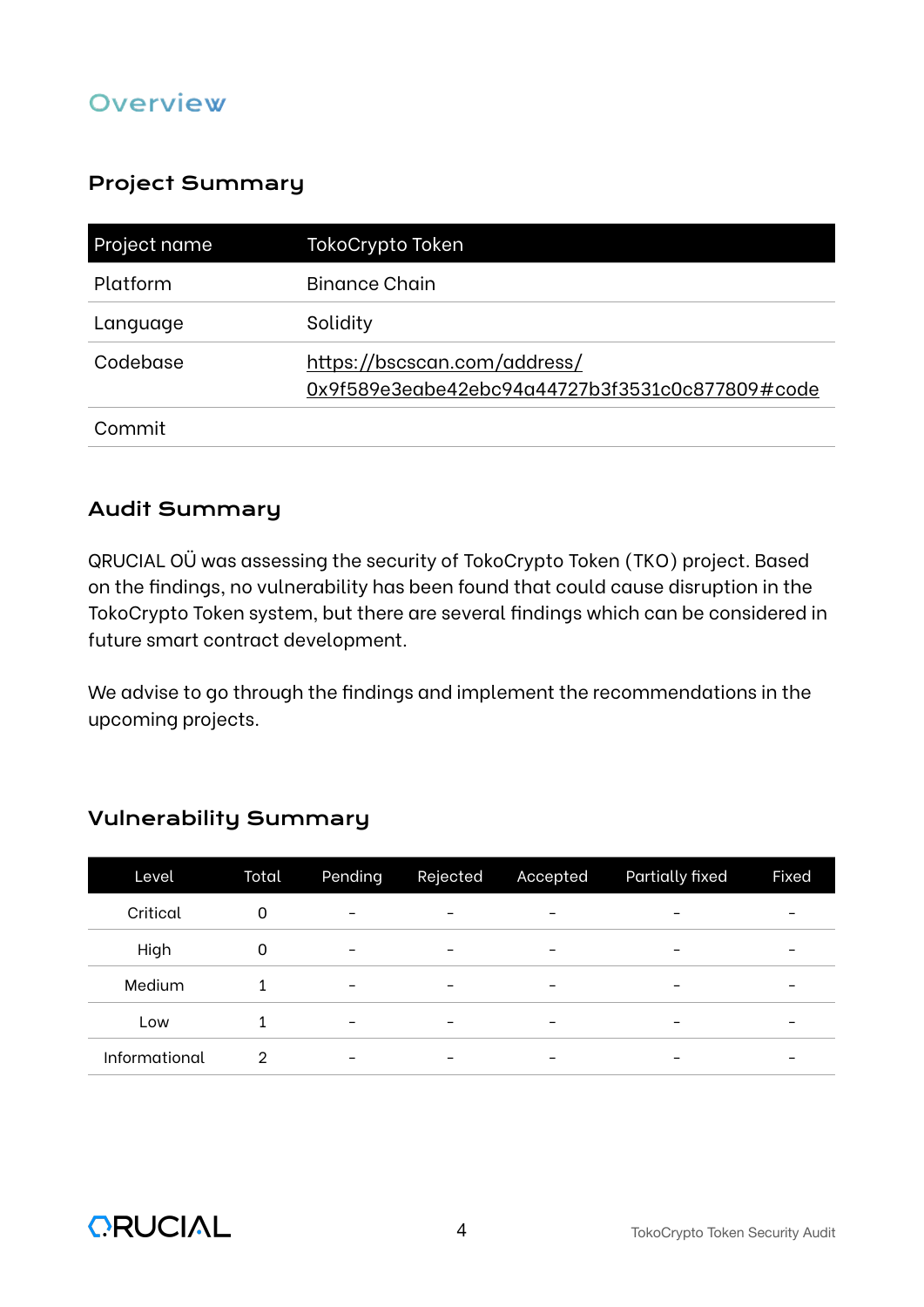## Scope

| Audited Code:                    | TokoCrypto Token                                                                    |
|----------------------------------|-------------------------------------------------------------------------------------|
| <b>Blockchain Explorer Link:</b> | https://bscscan.com/address/<br>0x9f589e3eabe42ebc94a44727b3f3531c0c877809#<br>code |
| Compiler:                        | V0.6.12                                                                             |
| Number of files:                 |                                                                                     |
| Scope (list of files)            | contract.sol                                                                        |

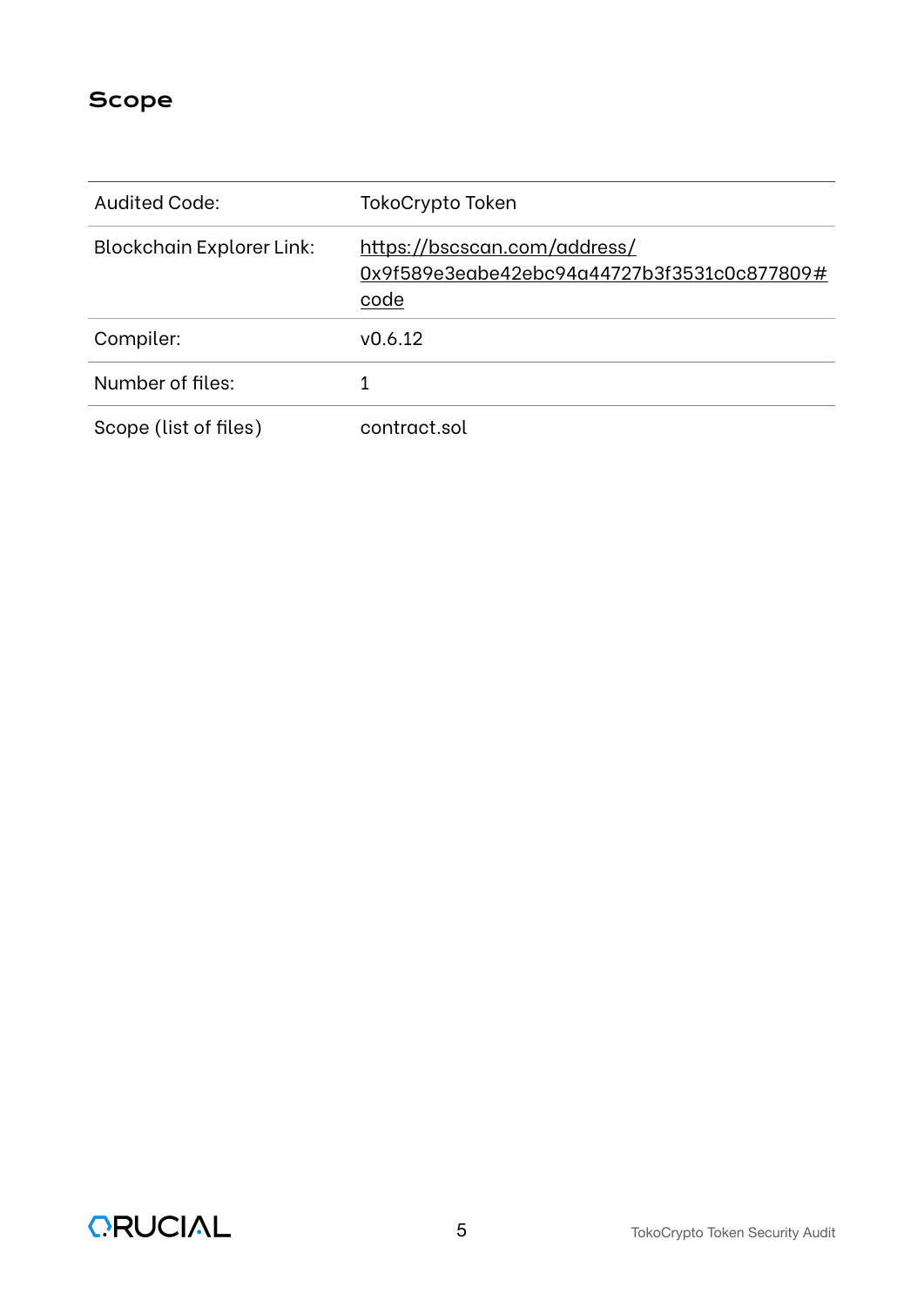# Risk Classifications

#### **Critical:**

Vulnerabilities that can lead to a loss of funds, impairment, or control over the system or its function.

We recommend that findings of this classification are fixed immediately.

#### **High:**

Findings of this classification can impact the flow of logic and can cause direct disruption in the system and the project's organization.

We recommend that issues of this classification are fixed as soon as possible.

#### **Medium:**

Vulnerabilities of this class have impact on the flow of logic, but does not cause any disturbance that would halt the system or organizational continuity. We recommend that findings of this class are fixed nonetheless.

#### **Low:**

Bugs, or vulnerability that have minimal impact and do not pose a significant threat to the project or its users.

We recommend that issues of this class are fixed nonetheless because they increase the attack surface when your project is targeted by malicious actors.

#### **Informational:**

Findings of this class have a negligible risk factor but refer to best practices in syntax, style or general security.



**6** . . TokoCrypto Token Security Audit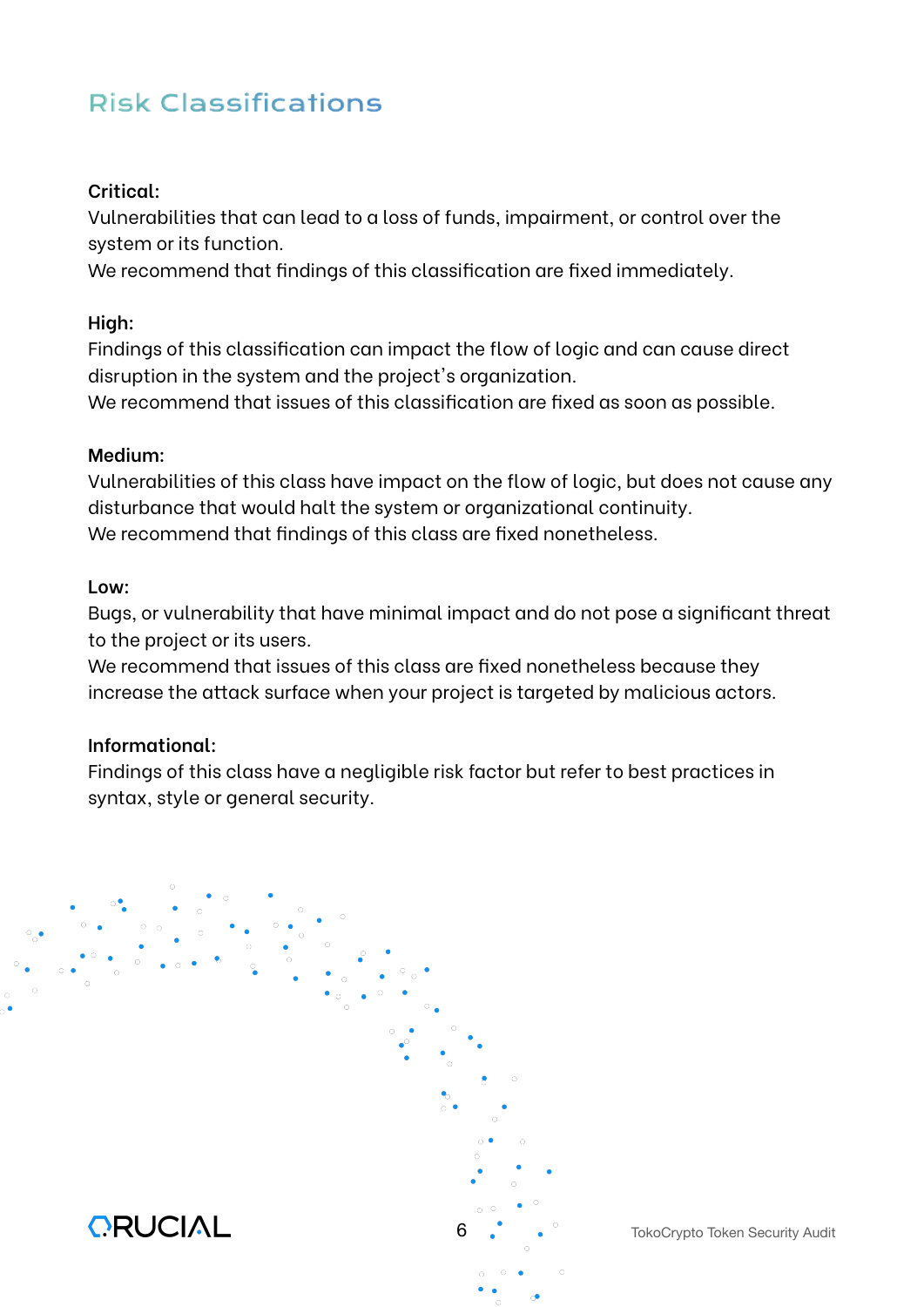## MEDIUM: Visibility of functions should be stricter

#### **Description:**

If a function does not require to be called internally, it is possible to save gas costs and improve security by changing their visibility from public to external.

Note also that the previous high vulnerability might be easier to exploit if the visibility of these functions are public and are callable internally.

#### **Impact:**

Function calls will cost less gas (both deploy and call times) and security will be slightly improved.

#### **Recommendations:**

Replace "public" to "external" in all functions listed above.

#### **References:**

htt[ps://ezcook.de/2018/01/29/Gas-Used-by-Public-and-External-Function-in-Solidity/](https://ezcook.de/2018/01/29/Gas-Used-by-Public-and-External-Function-in-Solidity/) htt[ps://ethereum.stackexchange.com/questions/19380/external-vs-public-best](https://ethereum.stackexchange.com/questions/19380/external-vs-public-best-practices)[practices](https://ethereum.stackexchange.com/questions/19380/external-vs-public-best-practices)

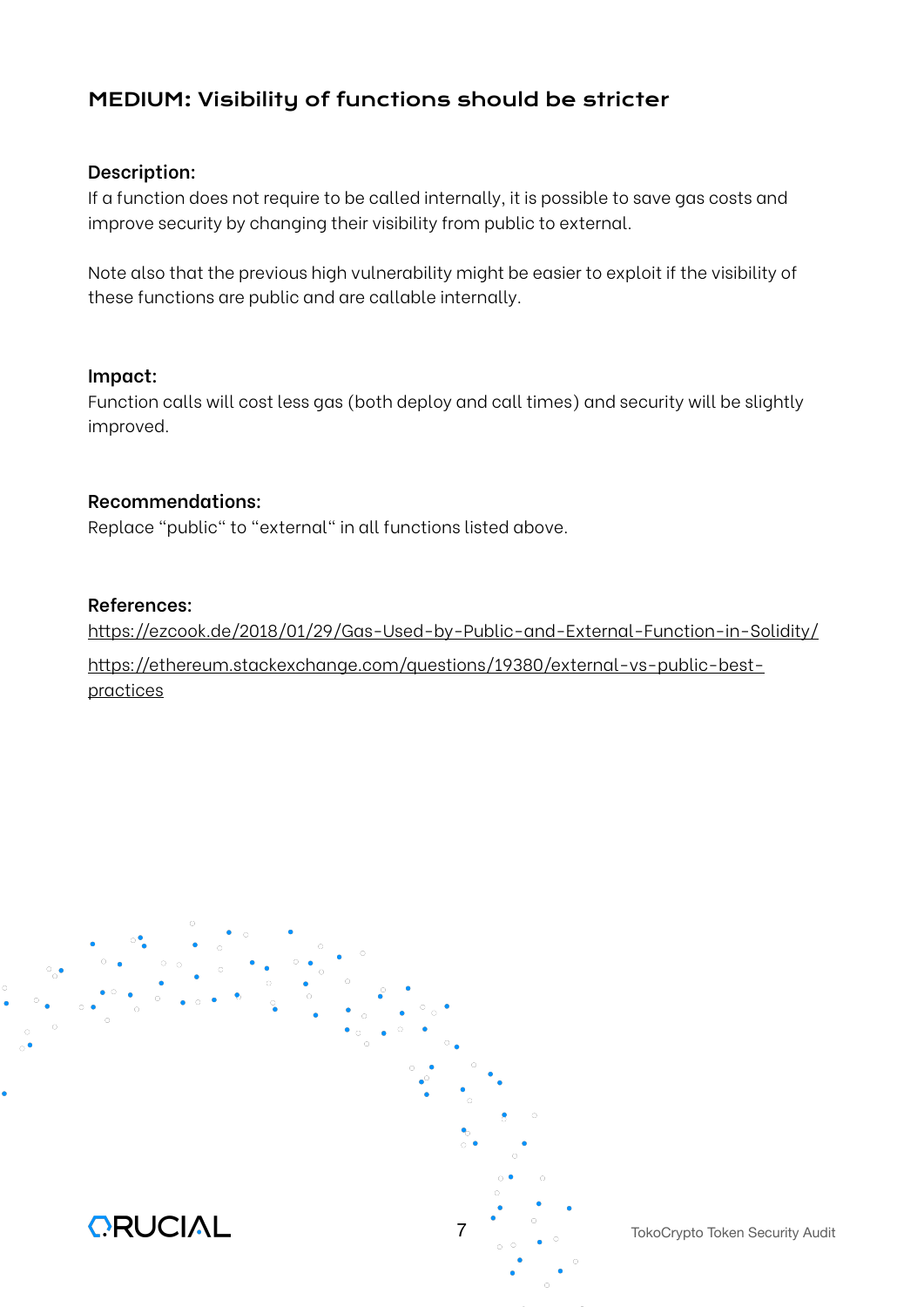renounceOwnership() should be declared external: - Ownable.renounceOwnership() (toko.sol#81-84) transferOwnership(address) should be declared external: - Ownable.transferOwnership(address) (toko.sol#90-92) decimals() should be declared external: - BEP20.decimals() (toko.sol#636-638) symbol() should be declared external: - BEP20.symbol() (toko.sol#643-645) totalSupply() should be declared external: - BEP20.totalSupply() (toko.sol#650-652) transfer(address,uint256) should be declared external: - BEP20.transfer(address,uint256) (toko.sol#669-672) allowance(address,address) should be declared external: - BEP20.allowance(address,address) (toko.sol#677-679) approve(address,uint256) should be declared external: - BEP20.approve(address,uint256) (toko.sol#688-691) transferFrom(address,address,uint256) should be declared external: - BEP20.transferFrom(address,address,uint256) (toko.sol#705-717) increaseAllowance(address,uint256) should be declared external: - BEP20.increaseAllowance(address,uint256) (toko.sol#731-734) decreaseAllowance(address,uint256) should be declared external: - BEP20.decreaseAllowance(address,uint256) (toko.sol#750-757) mint(uint256) should be declared external: - BEP20.mint(uint256) (toko.sol#767-770) mint(address,uint256) should be declared external: - TKOToken.mint(address,uint256) (toko.sol#885-888) burn(address, uint256) should be declared external:  $\overline{\phantom{a}}^{\circ}$  TKOT $\alpha$ ken.burn(address,uint256) (toko.sol#890-893)

**ORUCIAL** 

8 TokoCrypto Token Security Audit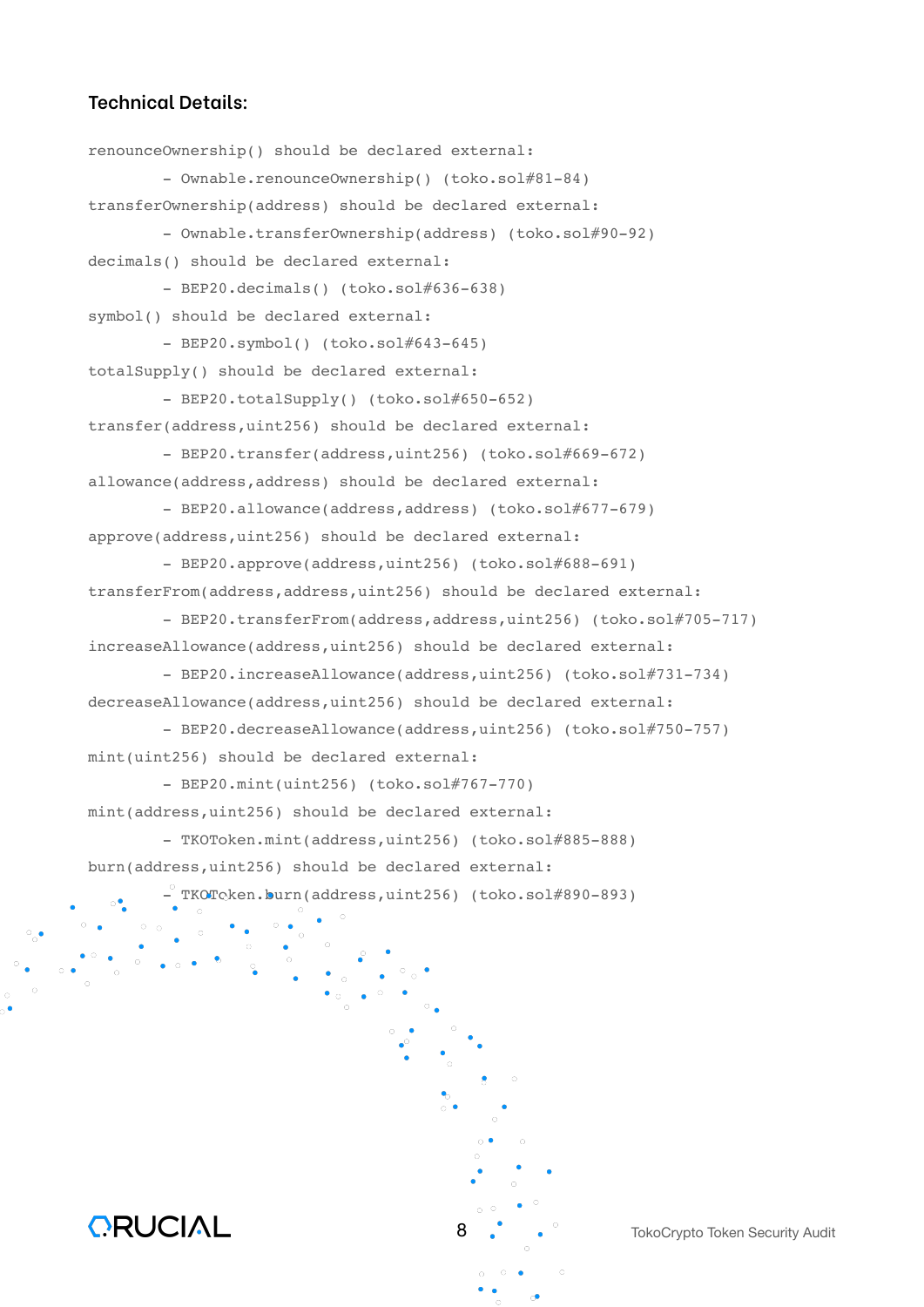## LOW: Unused code in the contract

#### **Description:**

The more functions are available, the larger the attack surface is. Also the code is longer and more complex, hence it is harder to review.

#### **Impact:**

Increased complexity, deploy time gas fees and attack surface.

#### **Recommendations:**

Consider not deploying unused code in the future.

#### **References:**

htt[ps://github.com/crytic/slither/wiki/Detector-Documentation#dead-code](https://github.com/crytic/slither/wiki/Detector-Documentation#dead-code)

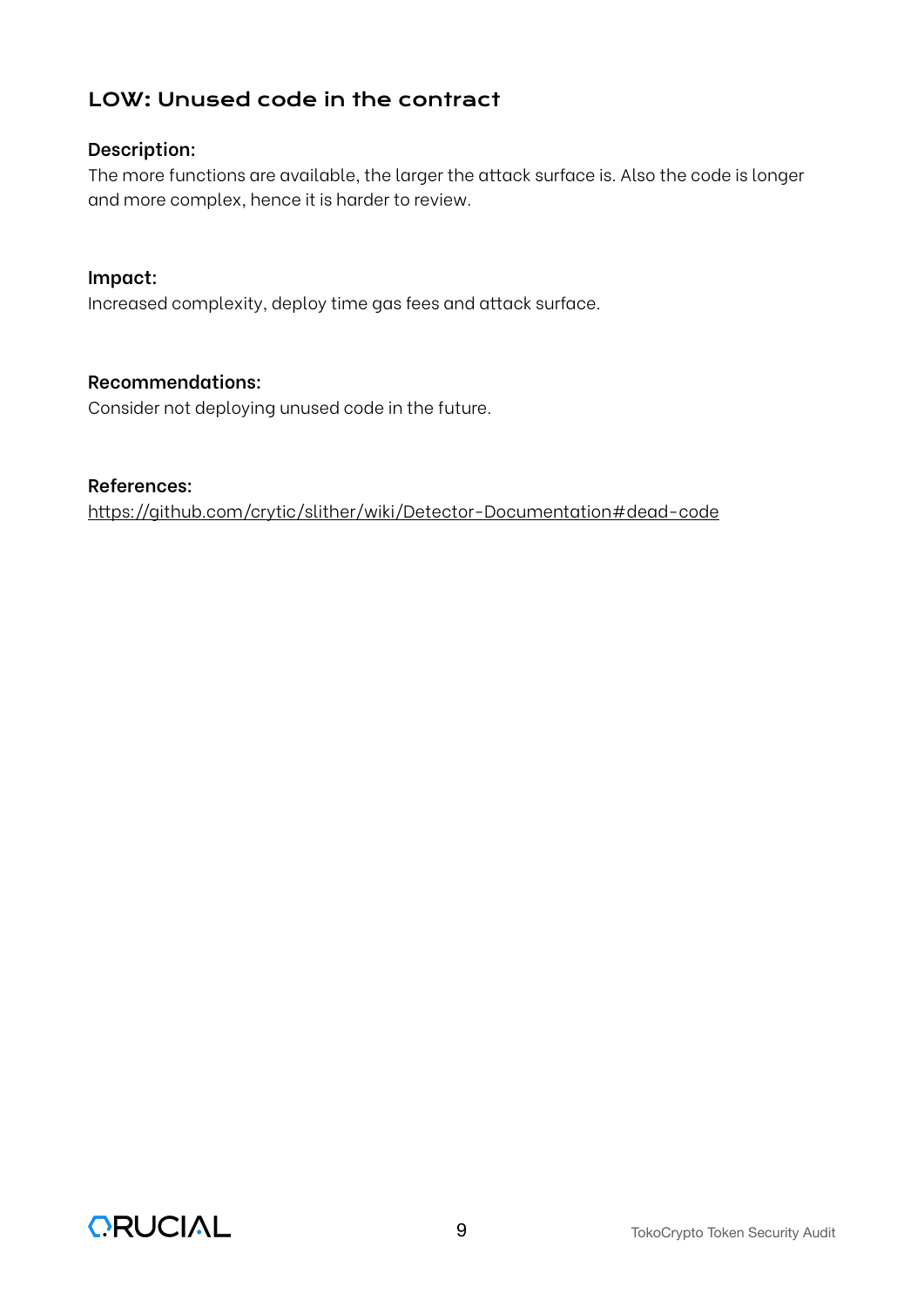Address. functionCallWithValue(address,bytes,uint256,string) (toko.sol#532-558) Address.functionCall(address,bytes) (toko.sol#479-481) Address.functionCall(address,bytes,string) (toko.sol#489-495) Address.functionCallWithValue(address,bytes,uint256) (toko.sol#508-514) Address.functionCallWithValue(address,bytes,uint256,string) (toko.sol#522-530) Address.isContract(address) (toko.sol#424-435) Address.sendValue(address,uint256) (toko.sol#453-459) Context. msgData() (toko.sol#24-27) SafeMath.div(uint256,uint256) (toko.sol#315-317) SafeMath.div(uint256,uint256,string) (toko.sol#331-341) SafeMath.min(uint256,uint256) (toko.sol#380-382) SafeMath.mod(uint256,uint256) (toko.sol#355-357) SafeMath.mod(uint256,uint256,string) (toko.sol#371-378) SafeMath.mul(uint256,uint256) (toko.sol#289-301) SafeMath.sqrt(uint256) (toko.sol#385-396)



10 **CELC COVER SECUTE TOKOC**rypto Token Security Audit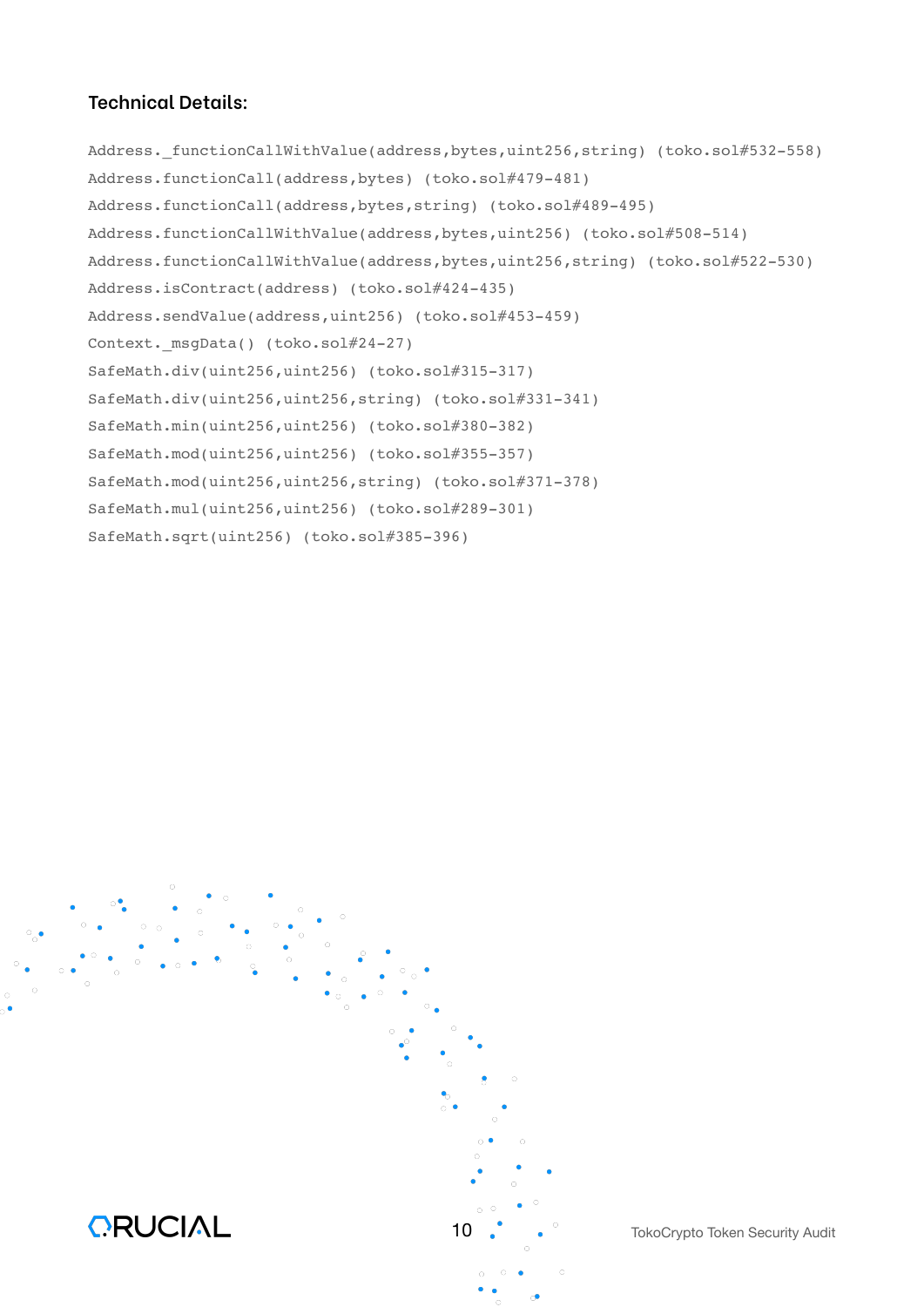# Appendix

## INFORMATIONAL: Dependence on on block.number for voting logic

#### **Description:**

Though not a vulnerability, it is better to be addressed as a potential point of danger as decision is made based on block.number environment variable.

#### **Impact:**

No exploitable impact known.

#### **Recommendations:**

This is an informational finding, there is no action needed..

#### **References:**

htt[ps://blog.sigmaprime.io/solidity-security.html#block-timestamp](https://blog.sigmaprime.io/solidity-security.html#block-timestamp)

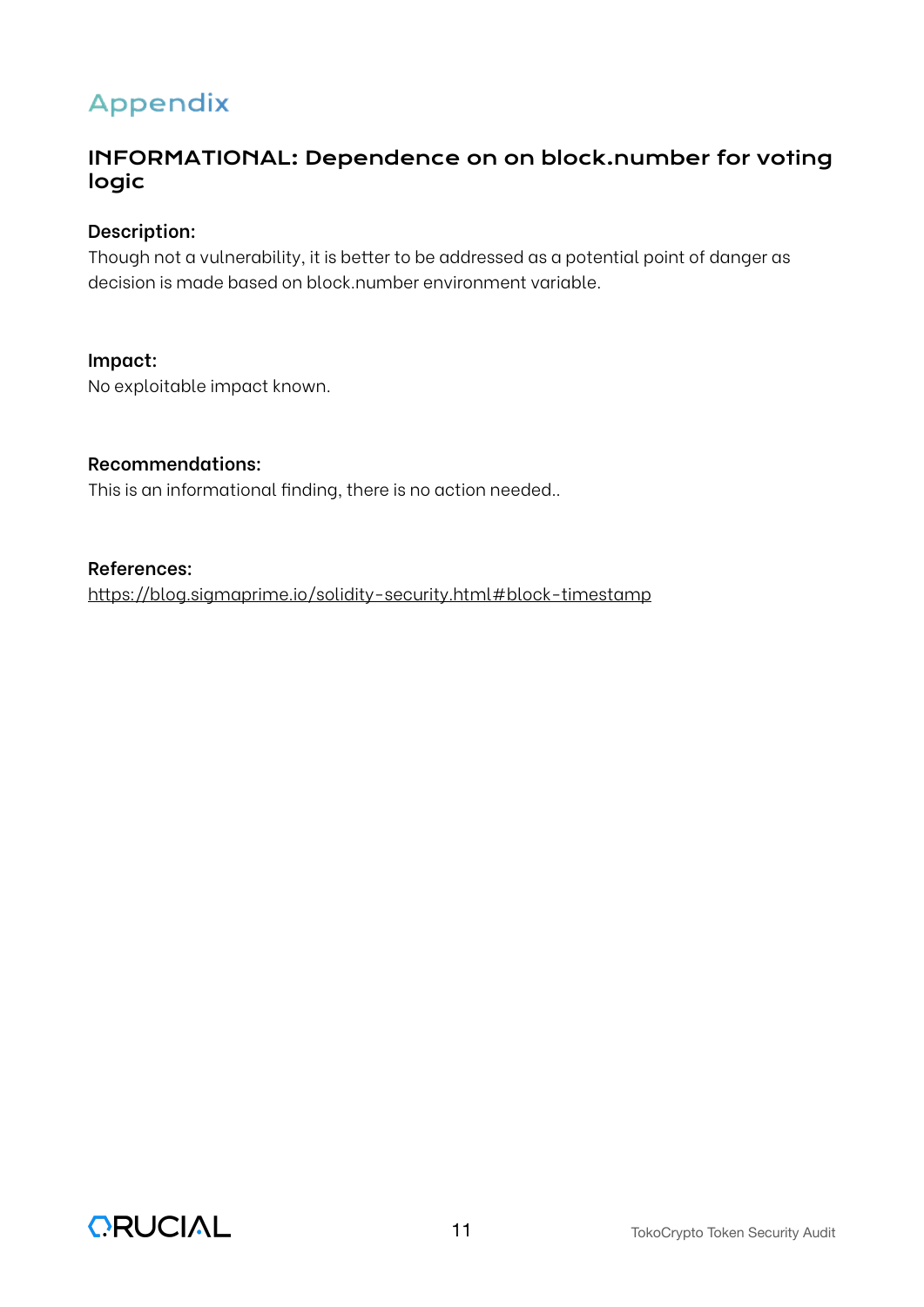```
File: toko.sol
Line: 1033
    require(blockNumber < block.number, "TKO::getPriorVotes: not yet 
determined")
```

```
File: toko.sol
Line: 1003
    require(now <= expiry, "TKO::delegateBySig: signature expired")
```


12 . Charles TokoCrypto Token Security Audit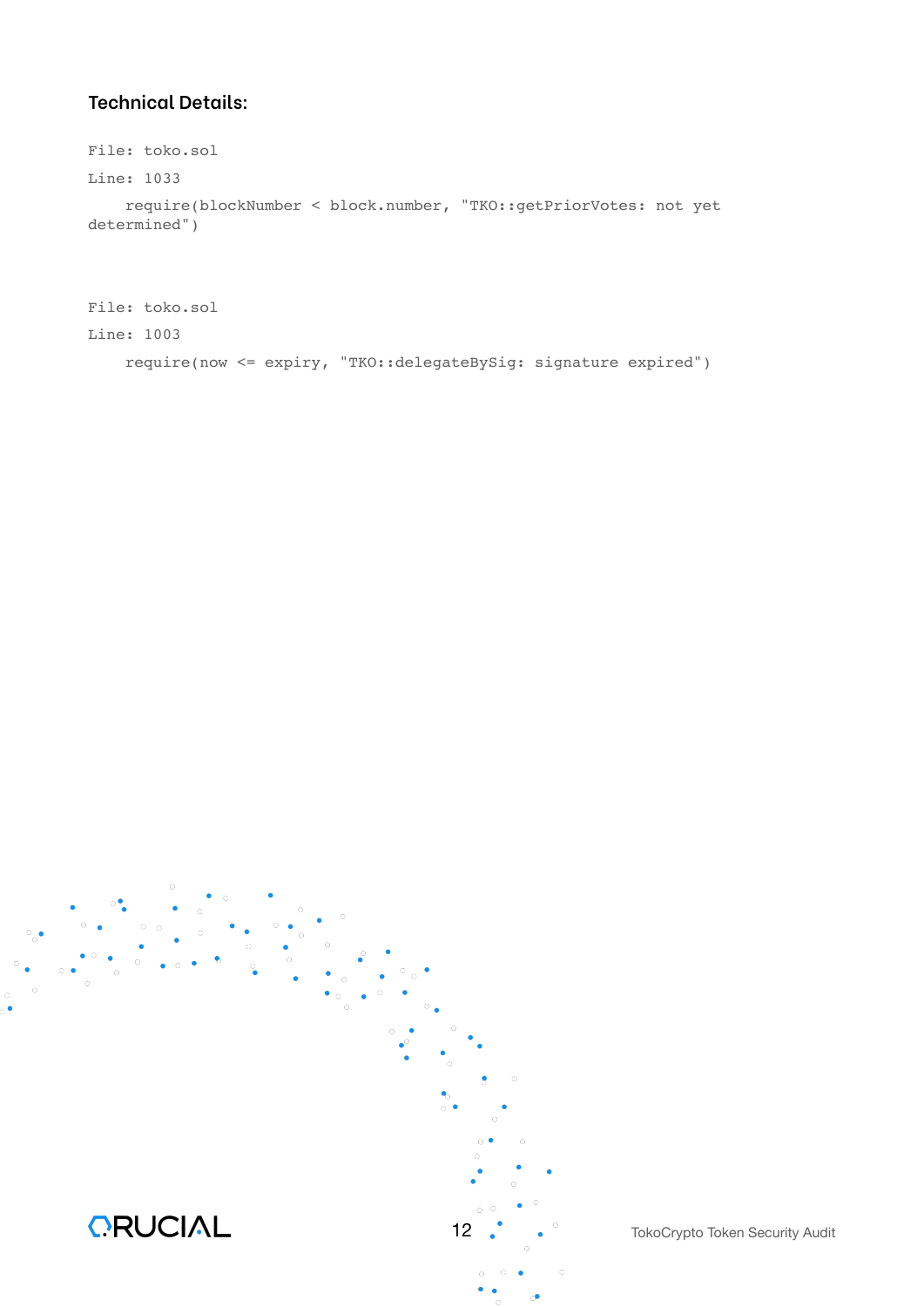## INFORMATIONAL: Overflows and underflows in the returns of functions

#### **Description:**

Though not a vulnerability, it is better to be addressed. The listed returns can overflow and underflow.

#### **Impact:**

The worst case scenario is misinformation returned to the user calling the function.

#### **Recommendations:**

This is an informational finding, there is no action needed.

#### **References:** htt[ps://blog.sigmaprime.io/solidity-security.html#block-timestamp](https://blog.sigmaprime.io/solidity-security.html#block-timestamp)



13 . . TokoCrypto Token Security Audit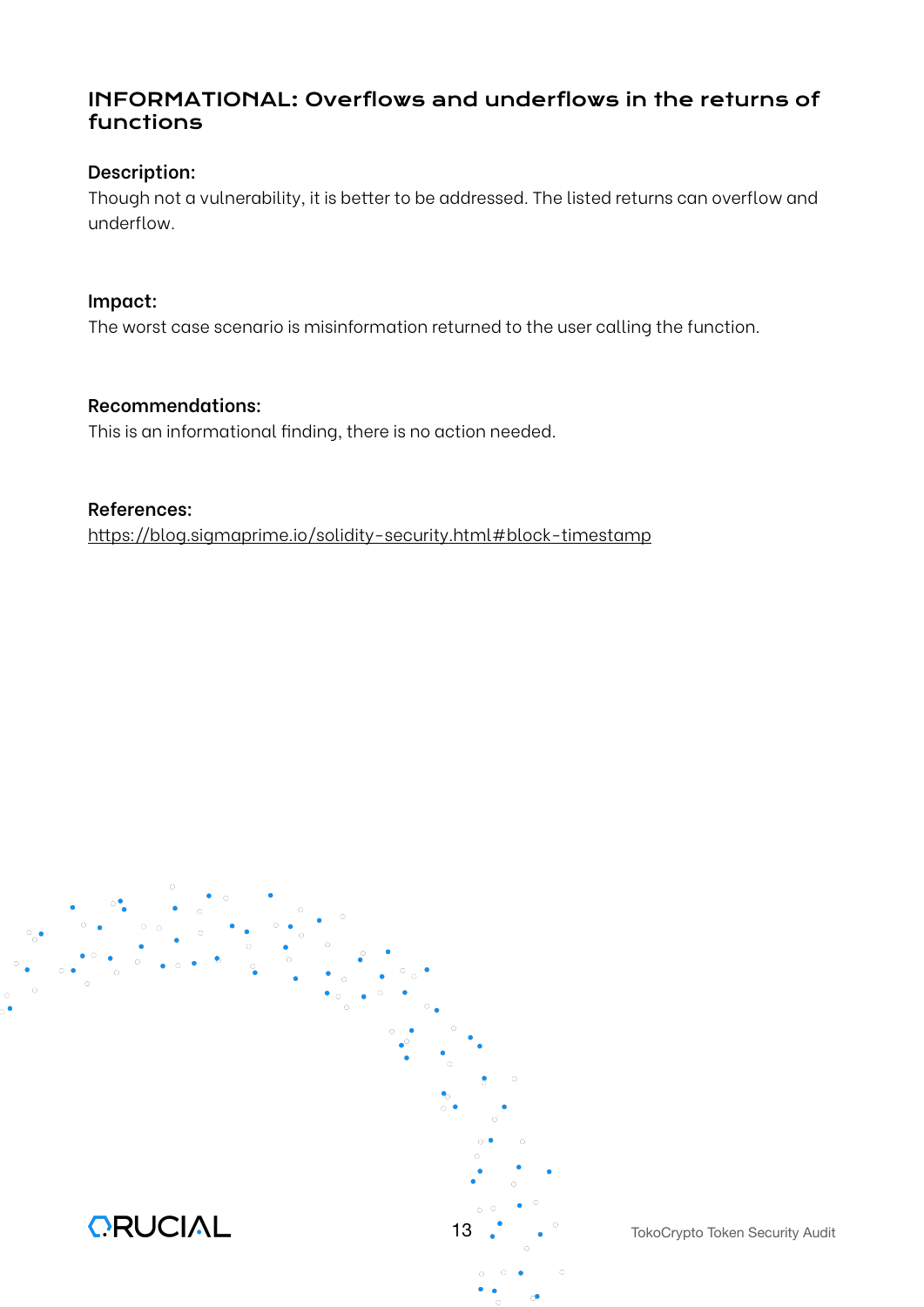File: toko.sol Line: 630 return \_name

File: toko.sol Line: 644 return \_symbol

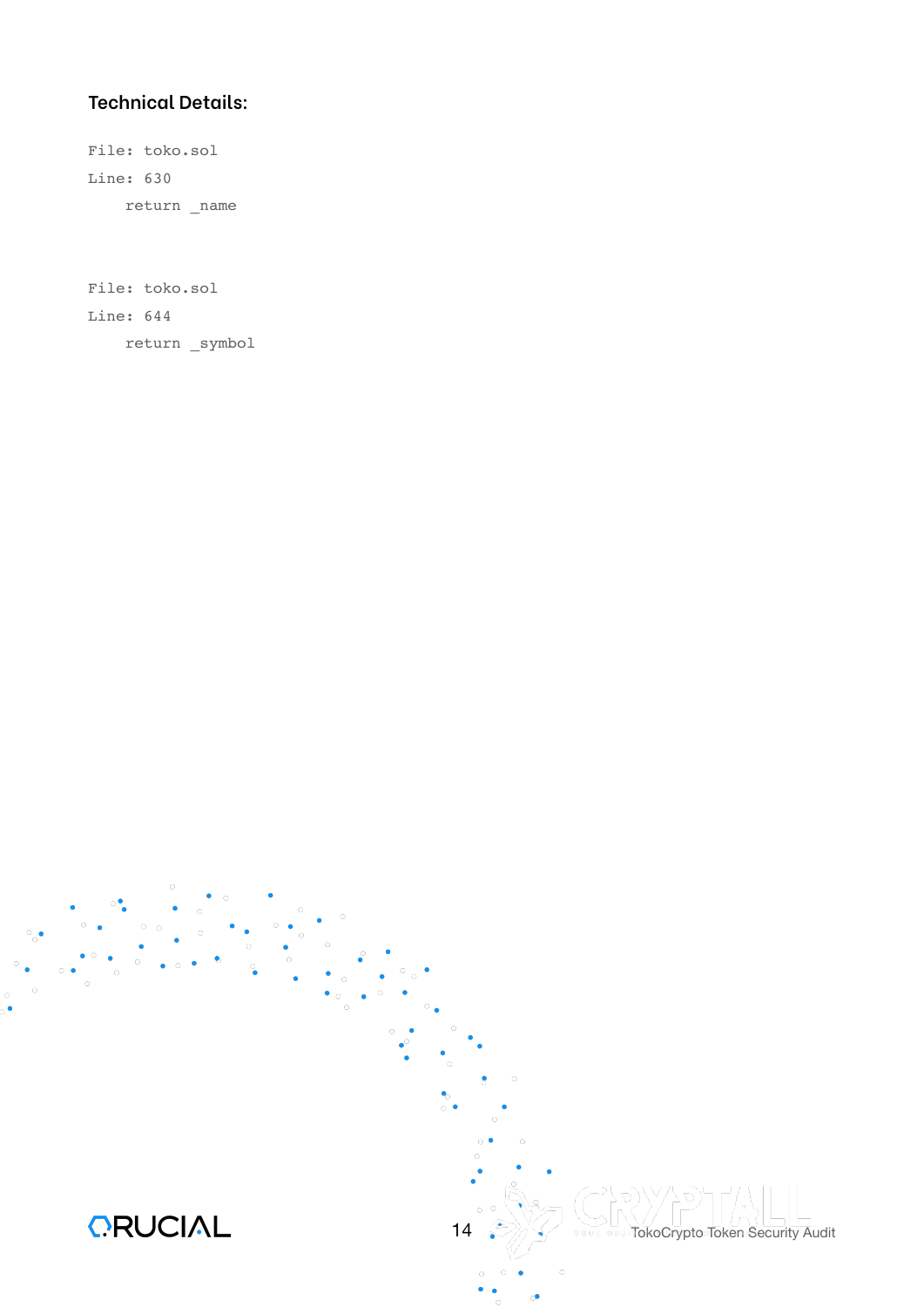# DISCLAIMER

This report is fixed to the scope and subject to terms and conditions of the service agreement provided to the customer. This report must not be referred, transmitted or disclosed to a third party without QRUCIAL's prior written consent.

This report is not an endorsement disapproval of a team, a product, a service, a company, or an individual. This report should not be considered as financial advice and does not indicate any financial or economic value in an asset, an asset class a product or service. This report is not to be seen as an indication of the legal compliance regarding of a project an asset, an asset class or a business model.

This report does not provide the guarantee, that a project is without bugs, errors vulnerabilities or code that is harmful to machines, software, or data. This report is also no indication of the validity of any business model or technology. Each individual organization is responsible to do their own due diligence or security assessment. This report is not to be seen as a guarantee of the functionality of a technology or its security. The use of access or information in this audit is used on the risk of the reader or user of this document.

This report holds no guarantee that the given information meets requirements of any kind, is compatible with applications, any software or systems. It is also not guaranteed that this audit is free of errors or harmful code or will cause interruptions of any software or systems. We do not give any guarantee of accuracy, reliability, or correctness of the information given in this audit. All third-party material provided to the client may be subject to the terms and conditions of third parties. All thirdparty material provided is provided without the guarantee of correctness. No thirdparty has the right to use the trademark QRUCIAL, its products or services as a reference or endorsement of its own products or services without prior written

consent.





15 . Charles TokoCrypto Token Security Audit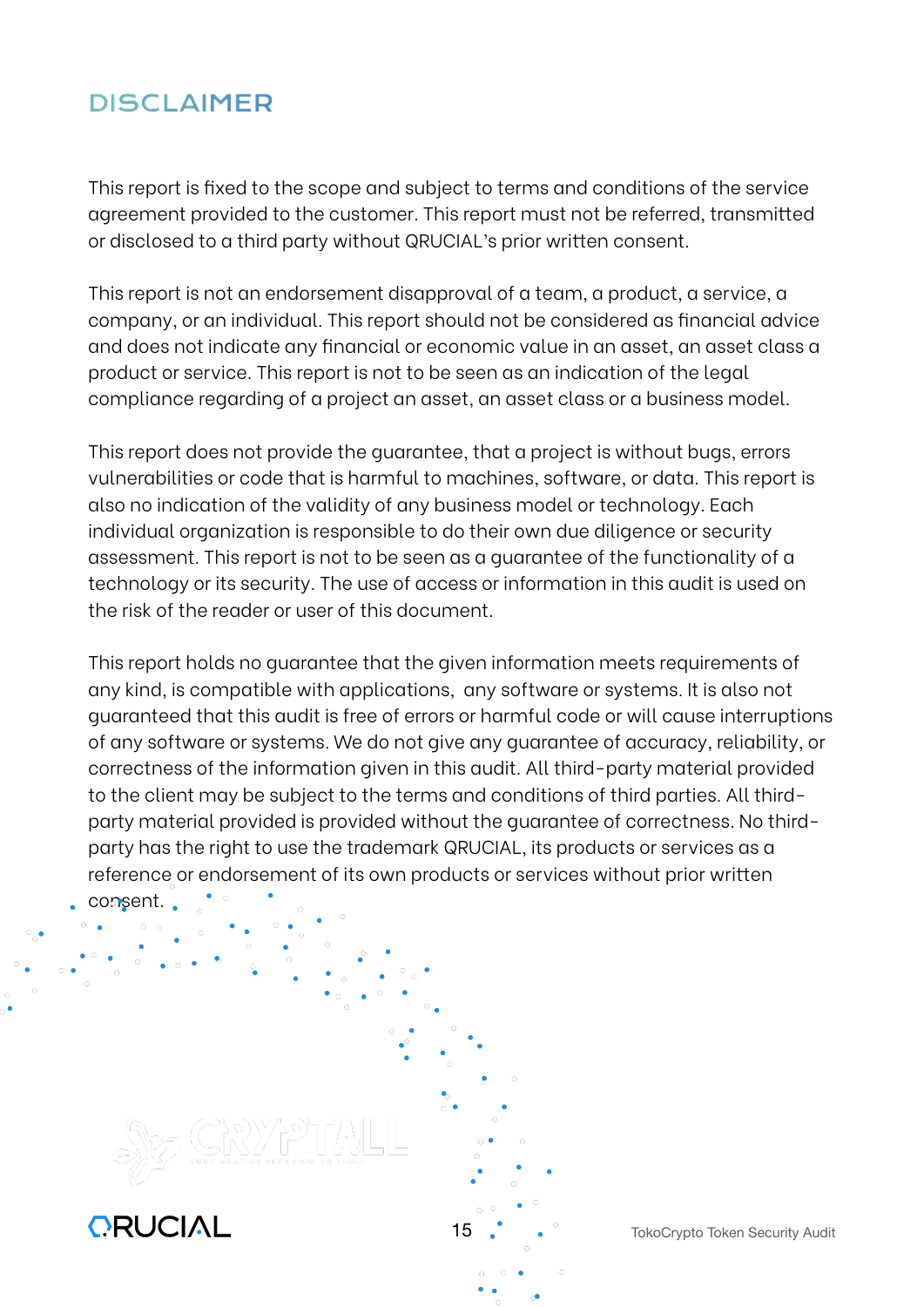# THANI VOU.

Our team gave their full commitment to craft this audit with precision and focus on details with the goal to support you improving your work.

With this audit we want to provide you a guidance to make your project more secure and for presenting your community a product they can trust in.

We make security our priority, so you don't have to.